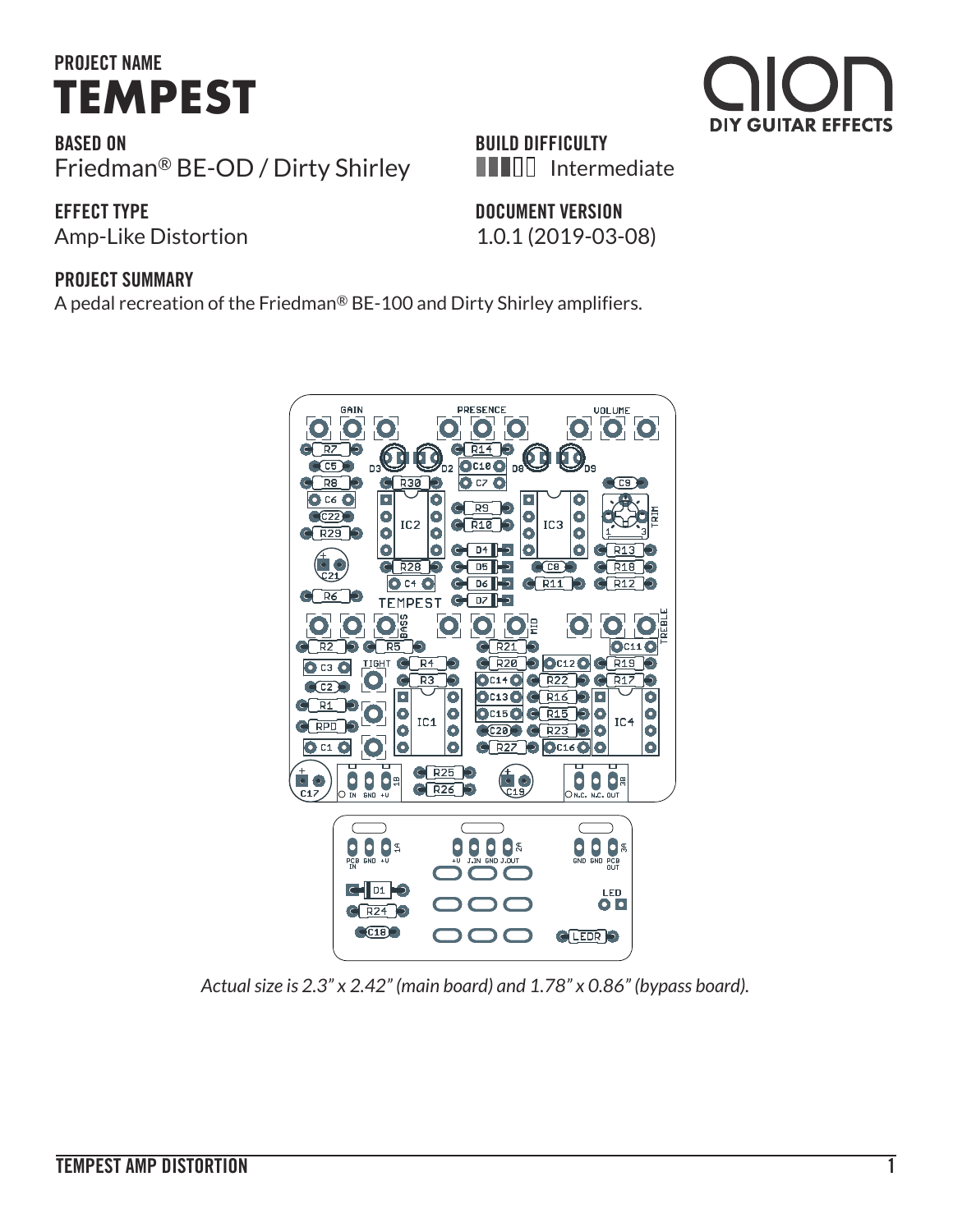## TABLE OF CONTENTS

- **1** Project Overview **8** Drill Template
- **2** Introduction & Usage **9** Enclosure Layout
- - **6** Build Notes **11** Licensing
	-
- 
- 
- **3-5** Parts List **10** Wiring Diagram
	-
	- **7** Schematic **11** Document Revisions

## INTRODUCTION

The Tempest Amp Distortion is a combination of the Friedman® BE-OD and Dirty Shirley pedals, two very similar circuits that were designed to emulate high-gain amplifiers.

It's not a true amp emulator of the sort that replace the tubes with JFETs, as Runoffgroove is famous for. Instead, it's fully driven by op-amps, but very carefully designed in a way to mimic the response and character of a Friedman amplifier. And by all accounts it has succeeded, quickly becoming one of the most revered "amp in a box" pedals on the scene today.

The original Friedman BE-OD is missing a midrange control, while the Dirty Shirley has a midrange control but converts the Tight knob into a toggle switch. The Tempest project combines these together, preserving the midrange control while also leaving the Tight control as a knob instead of a switch, for a total of seven knobs.

## USAGE

The Tempest has the following controls, which correspond to the same controls on the BE-100 or Dirty Shirley amplifiers.

- **Gain** is the overall distortion or drive level of the effect.
- **Volume** controls the overall output of the effect.
- **Presence** is low-pass filter that sets the high-end cutoff frequency between 1.3 KHz and 7.2 KHz.
- **Tight** is a high-pass filter that sets the low-end cutoff frequency between 150Hz and 3.3 KHz near the beginning of the circuit.
- **Bass**, **Mid** and **Treble** form a 3-band EQ. These controls are all at different stages in the circuit, so they are not interactive with each other in the same way that a Marshall or Fender-style tonestack would be.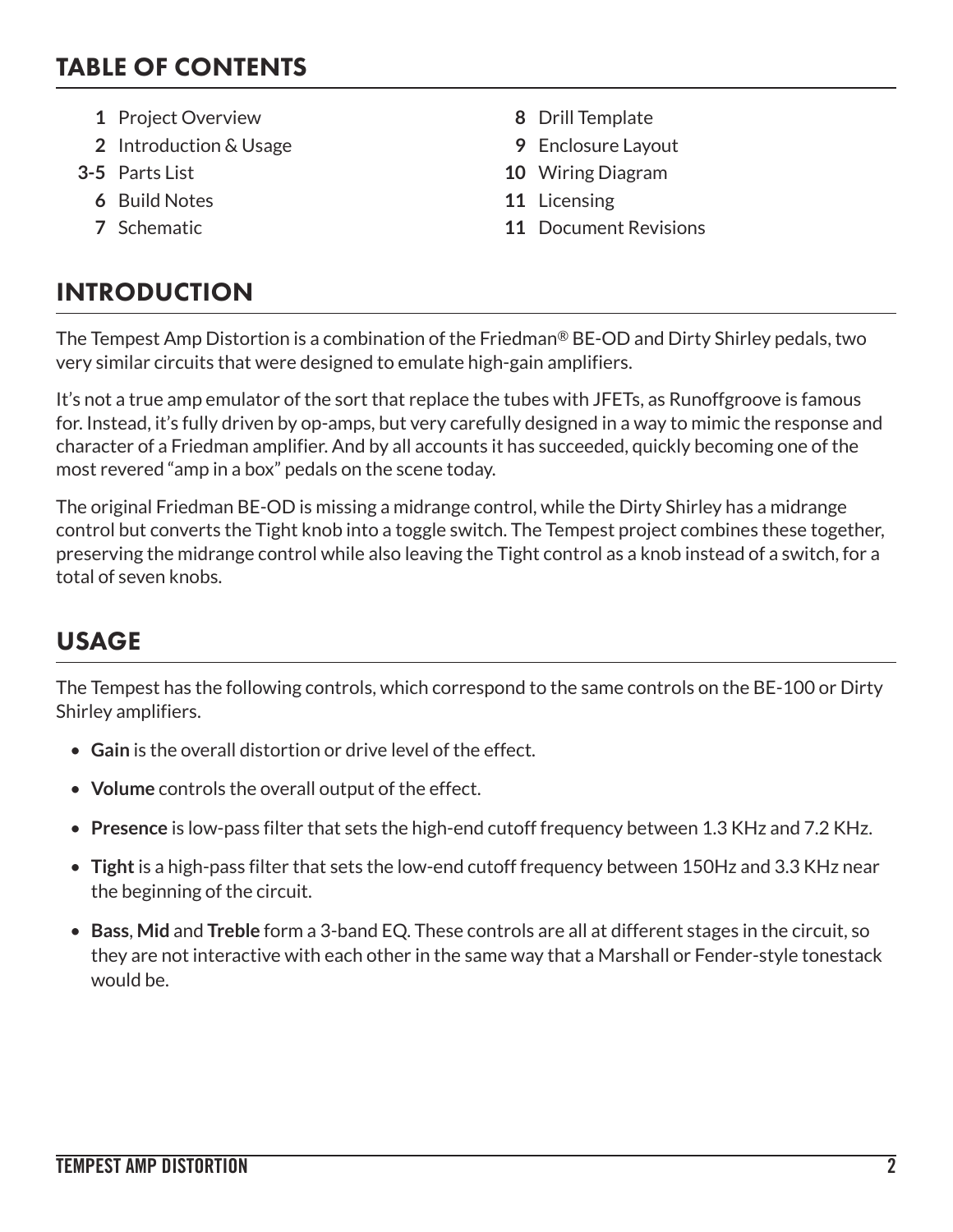## PARTS LIST

This parts list is also available in a spreadsheet format which can be imported directly into Mouser for easy parts ordering. Mouser doesn't carry all the parts (most notably potentiometers) so the second tab lists all the non-Mouser parts as well as sources for each.

[View parts list spreadsheet](https://docs.google.com/spreadsheets/d/1c5DgGb27x4NjIJDpFh-ythLTWbPIC_8uCRW1XZr9Dmg/edit?usp=sharing) →

| <b>PART</b>     | <b>VALUE</b> | <b>TYPE</b>               | <b>NOTES</b>                     |
|-----------------|--------------|---------------------------|----------------------------------|
| R <sub>1</sub>  | 330k         | Metal film resistor, 1/4W |                                  |
| R2              | 10k          | Metal film resistor, 1/4W |                                  |
| R <sub>3</sub>  | 22k          | Metal film resistor, 1/4W |                                  |
| R4              | 39k          | Metal film resistor, 1/4W |                                  |
| R <sub>5</sub>  | 4k7          | Metal film resistor, 1/4W |                                  |
| R <sub>6</sub>  | 10k          | Metal film resistor, 1/4W |                                  |
| R7              | 22k          | Metal film resistor, 1/4W |                                  |
| R <sub>8</sub>  | 22k          | Metal film resistor, 1/4W |                                  |
| R <sub>9</sub>  | 22k          | Metal film resistor, 1/4W |                                  |
| R <sub>10</sub> | 220k         | Metal film resistor, 1/4W |                                  |
| R11             | 22k          | Metal film resistor, 1/4W |                                  |
| R <sub>12</sub> | 27k          | Metal film resistor, 1/4W |                                  |
| R <sub>13</sub> | 10k          | Metal film resistor, 1/4W |                                  |
| R <sub>14</sub> | 2k2          | Metal film resistor, 1/4W |                                  |
| R <sub>15</sub> | 33k          | Metal film resistor, 1/4W |                                  |
| R <sub>16</sub> | 33k          | Metal film resistor, 1/4W |                                  |
| R <sub>17</sub> | 2k2          | Metal film resistor, 1/4W |                                  |
| <b>R18</b>      | 470k         | Metal film resistor, 1/4W |                                  |
| R19             | 2k2          | Metal film resistor, 1/4W |                                  |
| R <sub>20</sub> | 2k2          | Metal film resistor, 1/4W |                                  |
| R21             | 22k          | Metal film resistor, 1/4W |                                  |
| R22             | 100k         | Metal film resistor, 1/4W |                                  |
| R23             | 2k2          | Metal film resistor, 1/4W |                                  |
| R24             | 10R          | Metal film resistor, 1/4W | Power supply filtering resistor. |
| R <sub>25</sub> | 20k          | Metal film resistor, 1/4W |                                  |
| R <sub>26</sub> | 22k          | Metal film resistor, 1/4W |                                  |
| R27             | 2k2          | Metal film resistor, 1/4W |                                  |
| <b>R28</b>      | 20k          | Metal film resistor, 1/4W |                                  |
| R29             | 22k          | Metal film resistor, 1/4W |                                  |
| <b>R30</b>      | 2k2          | Metal film resistor, 1/4W |                                  |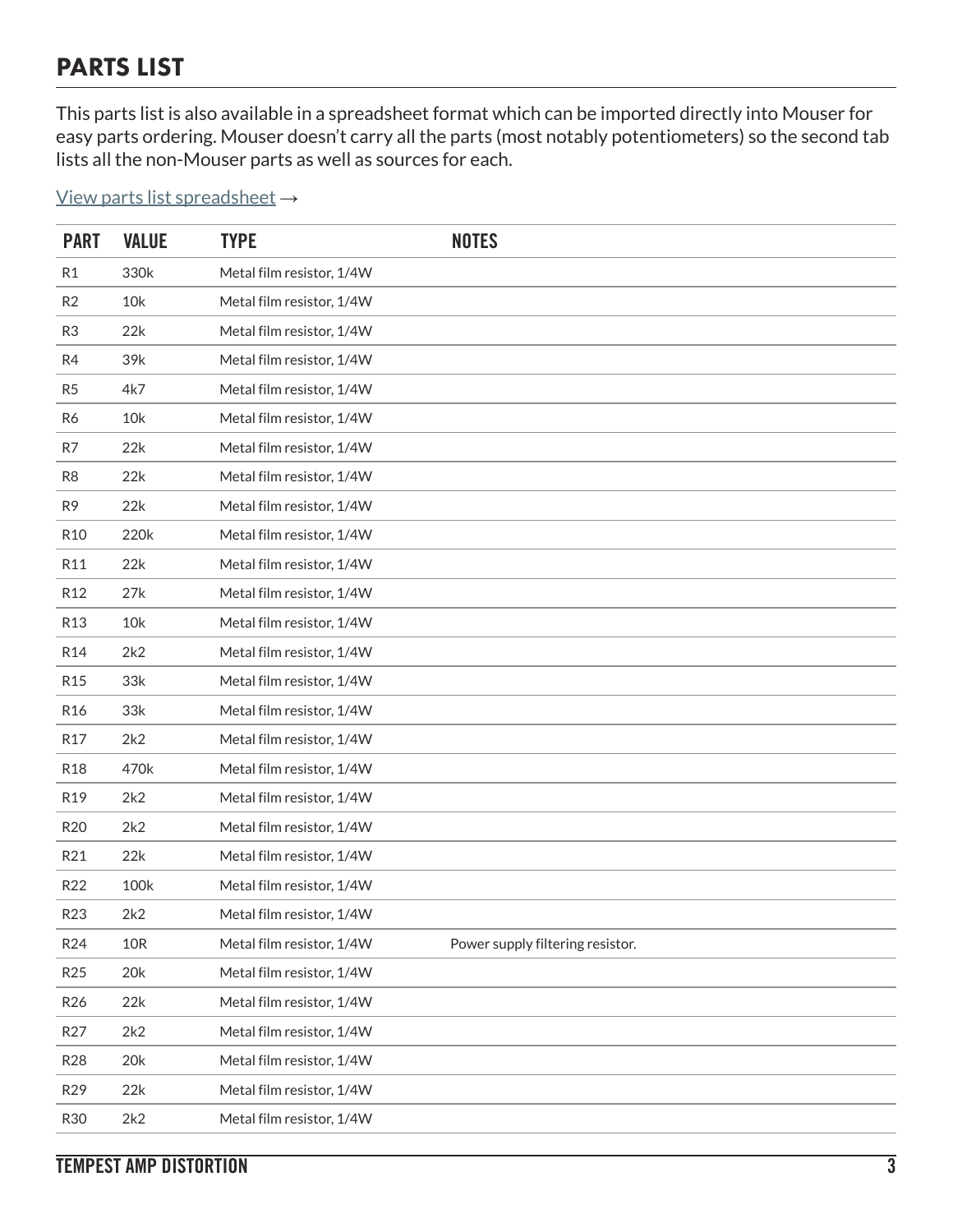## PARTS LIST, CONT.

| <b>PART</b>     | <b>VALUE</b>     | <b>TYPE</b>                   | <b>NOTES</b>                                                          |
|-----------------|------------------|-------------------------------|-----------------------------------------------------------------------|
| <b>RPD</b>      | 2M2              | Metal film resistor, 1/4W     | Input pulldown resistor. Can be as low as 1M.                         |
| <b>LEDR</b>     | 4k7              | Metal film resistor, 1/4W     | LED current-limiting resistor. Adjust value to change LED brightness. |
| C1              | 22n              | Film capacitor, 7.2 x 2.5mm   |                                                                       |
| C <sub>2</sub>  | 47pF             | MLCC capacitor, NP0/C0G       |                                                                       |
| C <sub>3</sub>  | 10n              | Film capacitor, 7.2 x 2.5mm   |                                                                       |
| C <sub>4</sub>  | 1n               | Film capacitor, 7.2 x 2.5mm   |                                                                       |
| C <sub>5</sub>  | 47pF             | MLCC capacitor, NP0/C0G       |                                                                       |
| C <sub>6</sub>  | 100 <sub>n</sub> | Film capacitor, 7.2 x 2.5mm   |                                                                       |
| C7              | 47n              | Film capacitor, 7.2 x 2.5mm   |                                                                       |
| C <sub>8</sub>  | 120pF            | MLCC capacitor, NP0/C0G       |                                                                       |
| C <sub>9</sub>  | 220pF            | MLCC capacitor, NP0/C0G       |                                                                       |
| C10             | 10n              | Film capacitor, 7.2 x 2.5mm   |                                                                       |
| C11             | 4n7              | Film capacitor, 7.2 x 2.5mm   |                                                                       |
| C12             | 22n              | Film capacitor, 7.2 x 2.5mm   |                                                                       |
| C13             | 220 <sub>n</sub> | Film capacitor, 7.2 x 2.5mm   |                                                                       |
| C14             | 2n2              | Film capacitor, 7.2 x 2.5mm   |                                                                       |
| C15             | 10n              | Film capacitor, 7.2 x 2.5mm   |                                                                       |
| C16             | 220 <sub>n</sub> | Film capacitor, 7.2 x 2.5mm   |                                                                       |
| C17             | 100uF            | Electrolytic capacitor, 6.3mm | Power supply filter capacitor.                                        |
| C18             | 100 <sub>n</sub> | MLCC capacitor, X7R           | Power supply filter capacitor.                                        |
| C19             | 22uF             | Electrolytic capacitor, 5mm   | Reference voltage filter capacitor.                                   |
| C20             | 100 <sub>n</sub> | MLCC capacitor, X7R           | Reference voltage filter capacitor.                                   |
| C21             | 22uF             | Electrolytic capacitor, 5mm   | Reference voltage filter capacitor.                                   |
| C <sub>22</sub> | 100 <sub>n</sub> | MLCC capacitor, X7R           | Reference voltage filter capacitor.                                   |
| D1              | 1N5817           | Schottky diode, DO-41         |                                                                       |
| D <sub>2</sub>  | 3mm              | LED, 3mm, red diffused        |                                                                       |
| D <sub>3</sub>  | 3mm              | LED, 3mm, red diffused        |                                                                       |
| D <sub>4</sub>  | 1N914            | Fast-switching diode, DO-35   |                                                                       |
| D <sub>5</sub>  | 1N914            | Fast-switching diode, DO-35   |                                                                       |
| D6              | 1N914            | Fast-switching diode, DO-35   |                                                                       |
| D7              | 1N914            | Fast-switching diode, DO-35   |                                                                       |
| D <sub>8</sub>  | 3mm              | LED, 3mm, red diffused        |                                                                       |
| D <sub>9</sub>  | 3mm              | LED, 3mm, red diffused        |                                                                       |
| <b>TRIM</b>     | 100k trimmer     | Trimmer, 10%, 1/4"            | Adjusts the overall gain range of the effect.                         |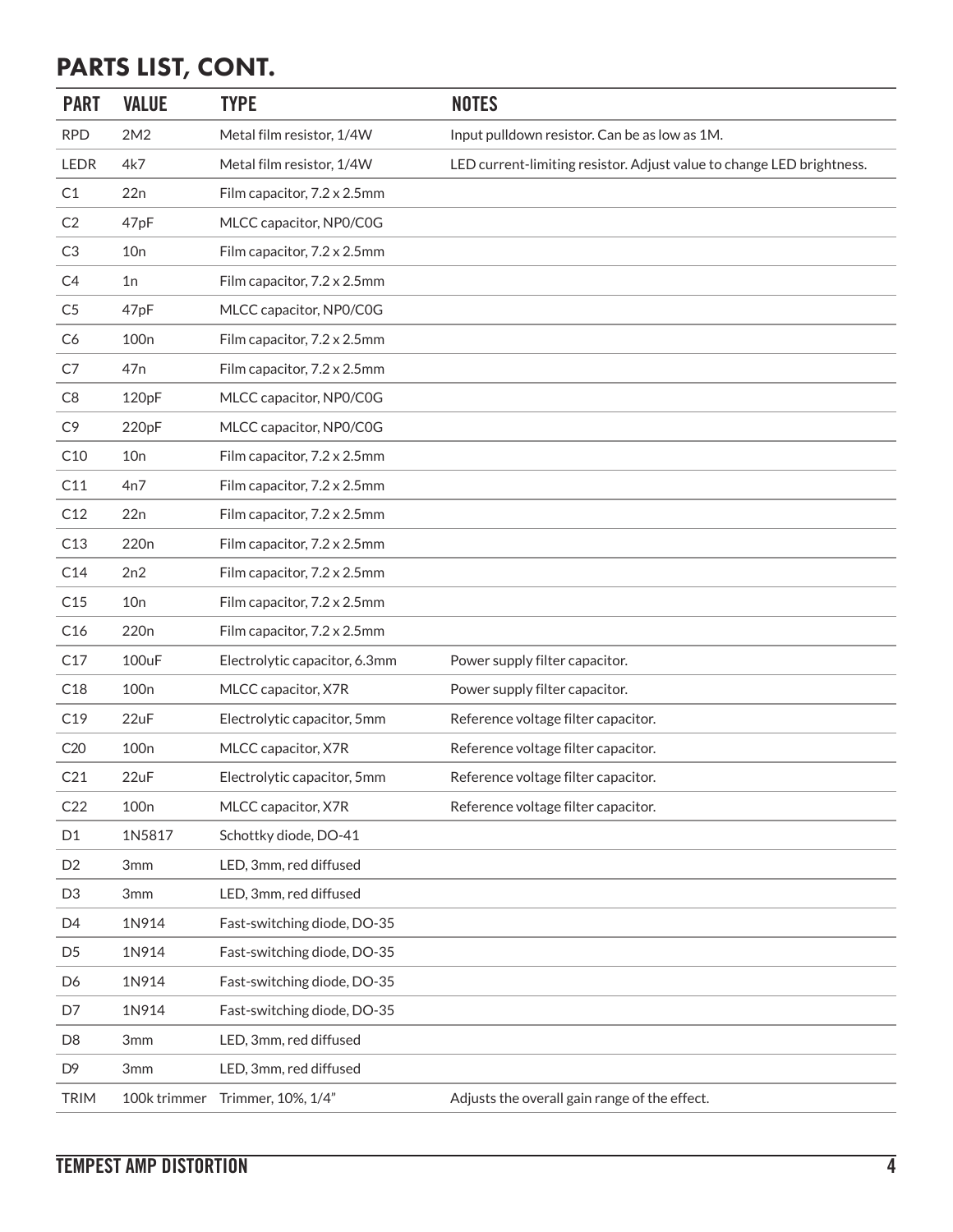## PARTS LIST, CONT.

| <b>PART</b>     | <b>VALUE</b>       | <b>TYPE</b>                    | <b>NOTES</b>                     |
|-----------------|--------------------|--------------------------------|----------------------------------|
| IC1             | <b>TL072</b>       | Operational amplifier, DIP8    |                                  |
| IC2             | <b>TL072</b>       | Operational amplifier, DIP8    |                                  |
| IC <sub>3</sub> | <b>TL072</b>       | Operational amplifier, DIP8    |                                  |
| IC4             | <b>TL072</b>       | Operational amplifier, DIP8    |                                  |
| $IC1-S$         | DIP-8 socket       | IC socket, DIP-8               |                                  |
| $IC2-S$         | DIP-8 socket       | IC socket, DIP-8               |                                  |
| $IC3-S$         | DIP-8 socket       | IC socket, DIP-8               |                                  |
| IC4-S           | DIP-8 socket       | IC socket, DIP-8               |                                  |
| <b>BASS</b>     | 100kC              | 16mm right-angle PCB mount pot |                                  |
| <b>TREBLE</b>   | <b>100kB</b>       | 16mm right-angle PCB mount pot |                                  |
| <b>MID</b>      | 100 <sub>k</sub> C | 16mm right-angle PCB mount pot |                                  |
| PRES.           | 10 <sub>k</sub> C  | 16mm right-angle PCB mount pot |                                  |
| <b>TIGHT</b>    | 100kC              | 16mm right-angle PCB mount pot |                                  |
| <b>GAIN</b>     | 1MA                | 16mm right-angle PCB mount pot |                                  |
| VOL.            | 50kA               | 16mm right-angle PCB mount pot |                                  |
| LED             | 5mm                | LED, 5mm, red diffused         |                                  |
| IN              | $1/4$ " mono       | 1/4" phone jack, closed frame  | Switchcraft 111X or equivalent.  |
| OUT             | $1/4"$ mono        | 1/4" phone jack, closed frame  | Switchcraft 111X or equivalent.  |
| DC              | 2.1 <sub>mm</sub>  | DC jack, 2.1mm panel mount     | Mouser 163-4302-E or equivalent. |
| <b>FSW</b>      | 3PDT               | Stomp switch, 3PDT             |                                  |
| <b>ENC</b>      | 125B               | Enclosure, die-cast aluminum   | Can also use a Hammond 1590N1.   |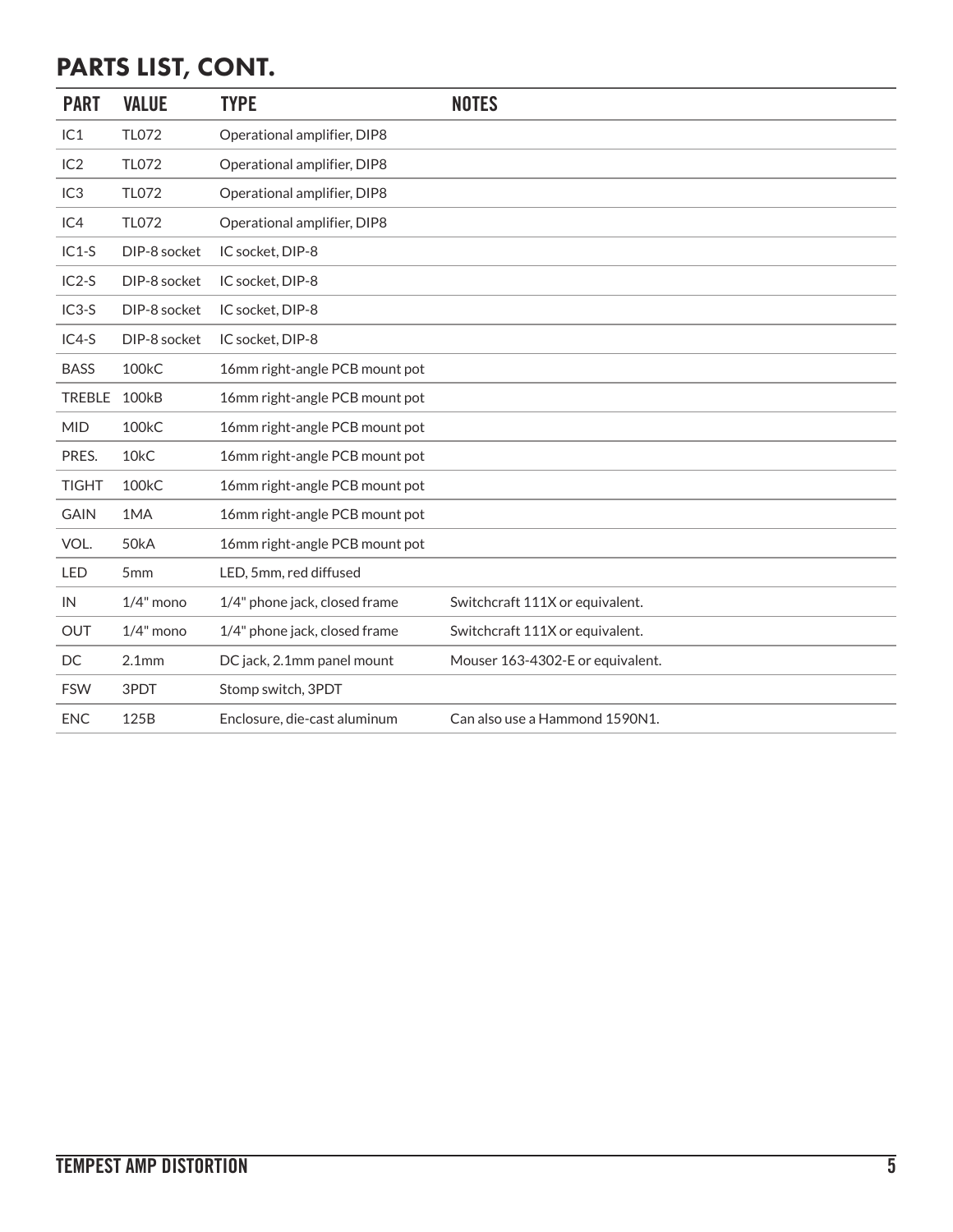### **Circuit architecture**

This circuit has several cascaded gain & clipping stages, but overall it's pretty linear without a lot of interaction between the sections. Here is a block diagram of how the circuit is arranged:



### **Setting the gain trimmer**

The circuit has an on-board internal trimmer to adjust the overall gain range of the circuit. This is different from the external gain control. As you can see in the block diagram above, this gain stage comes after the two soft-clipping stages, but before the final hard-clipping stage. It's a simple op-amp stage that boosts or cuts the signal going into the hard clipping stage, so it primarily impacts the amount of hard clipping.

At its stock setting of 12:00, the pedal could be considered a medium-gain drive. By turning it up, you can shift it into the mid-to-high gain range.

Conversely, by turning it down, you can have better control over the low gain range, but the pedal will lack the high-gain tones that you might expect from it.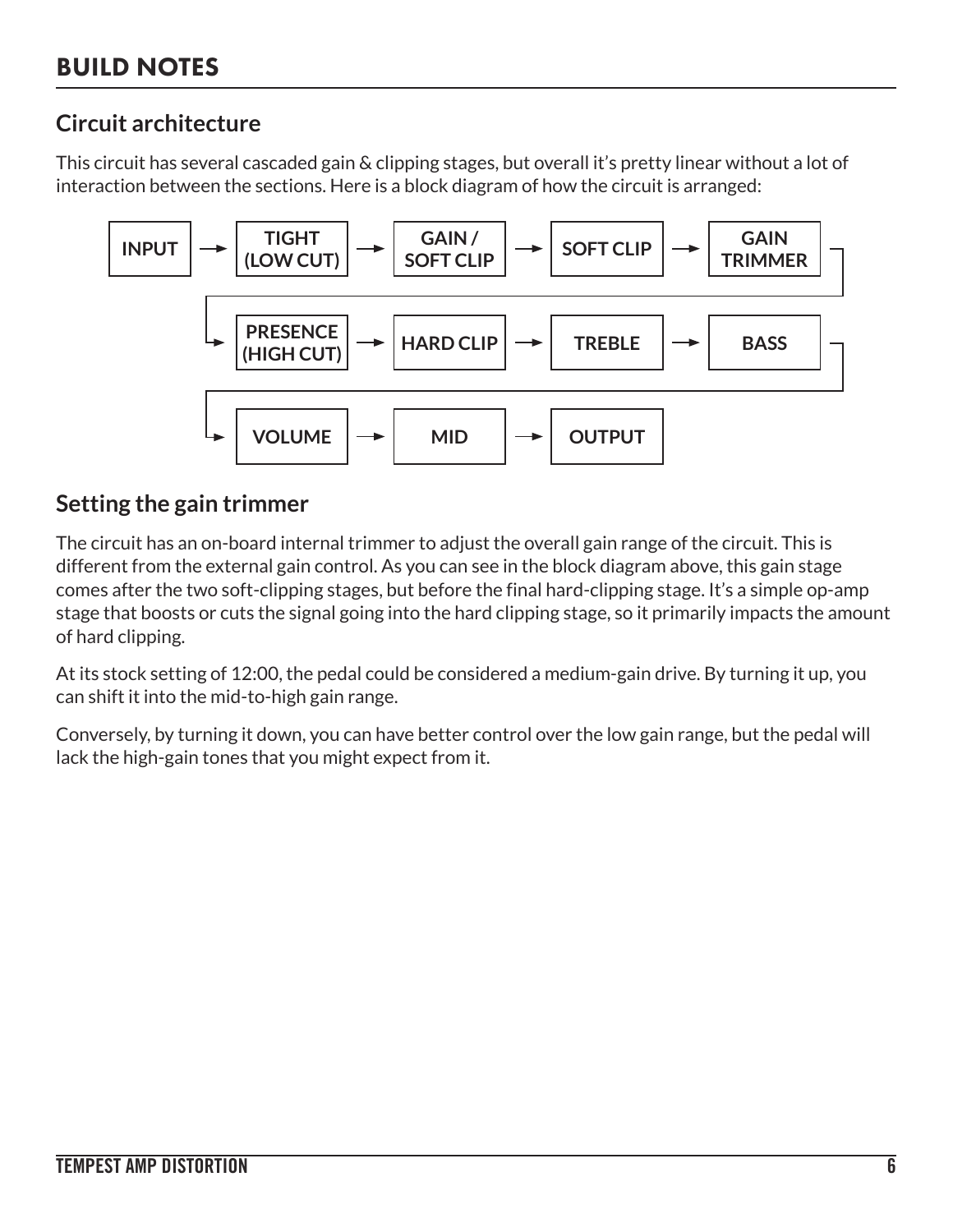

1MA GAIN

3

1

100kC

MID

220n

C16

100k 2k2 R22

R23<br>WW<br>2k2

OUT

 $\frac{1}{2}$ nd

 $72x$ 

10n  $\overline{S}$ 

C15

100kC

BASS

 $rac{1}{\sqrt{2}}$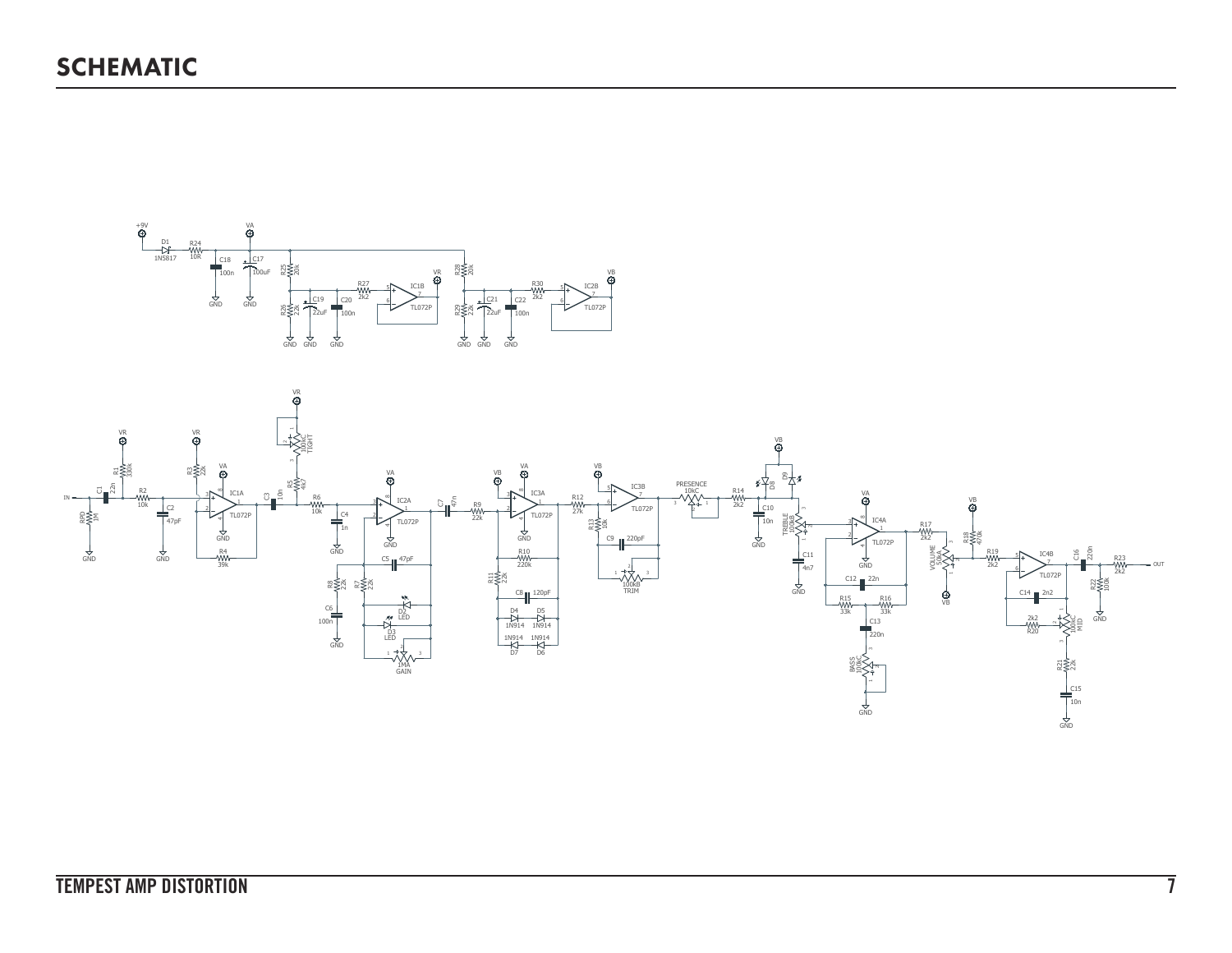## DRILL TEMPLATE

Cut out this drill template, fold the edges and tape it to the enclosure. Before drilling, it's recommended to first use a center punch for each of the holes to help guide the drill bit.

Ensure that this template is printed at 100% or "Actual Size". You can double-check this by measuring the scale on the printed page.

**Top jack layout** requires the use of closed-frame jacks like the **Switchcraft 111X**. Open-frame jacks will not fit in layouts with 5 or more knobs due to the placement of the DC jack.

**LED hole drill size** assumes the use of a [5mm LED bezel,](http://www.smallbear-electronics.mybigcommerce.com/bezel-5mm-chrome/) available from several parts suppliers. Adjust size accordingly if using something different, such as a 3mm bezel, a plastic bezel, or just a plain LED.

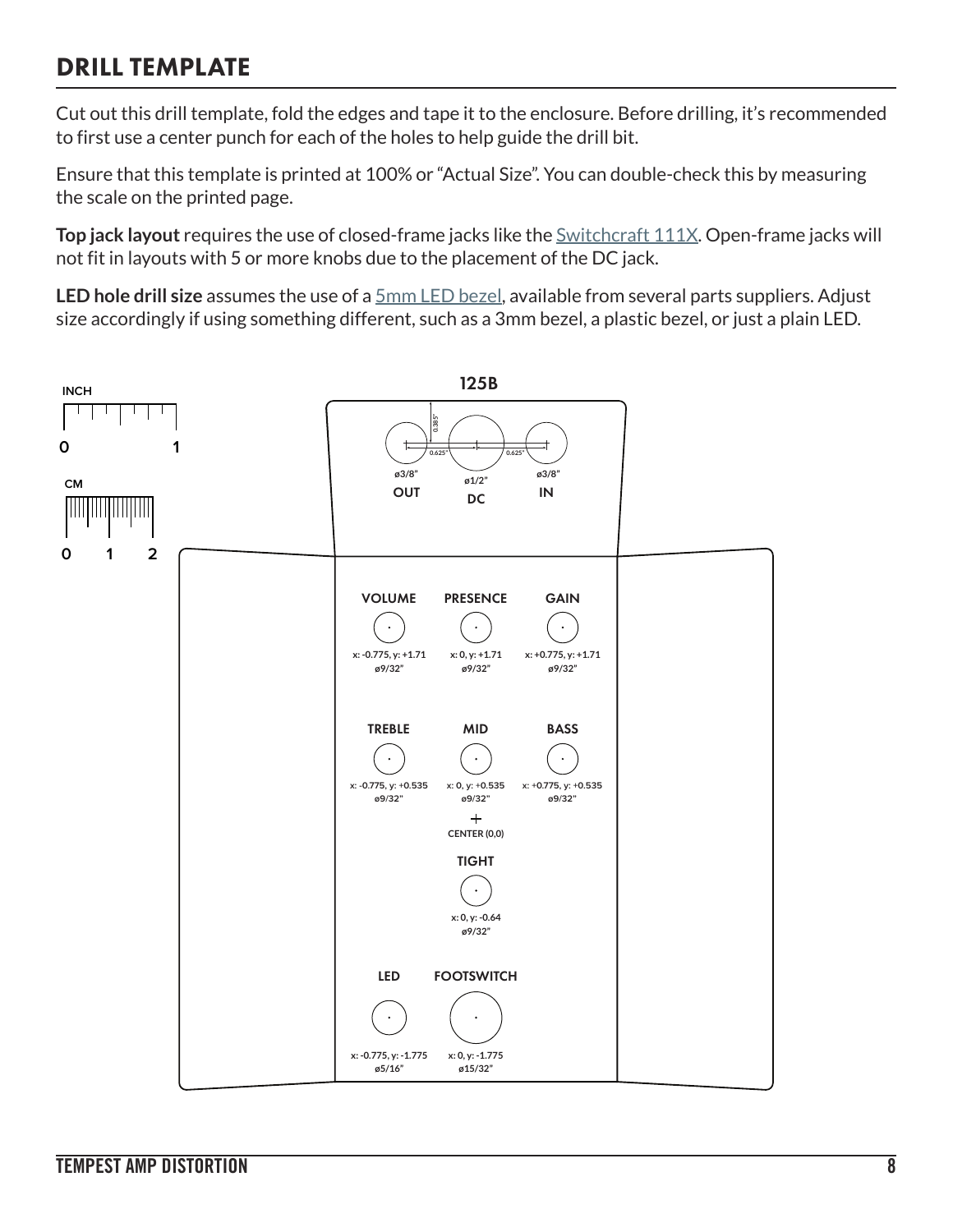## ENCLOSURE LAYOUT

Enclosure is shown without jacks. See next page for jack layout and wiring.

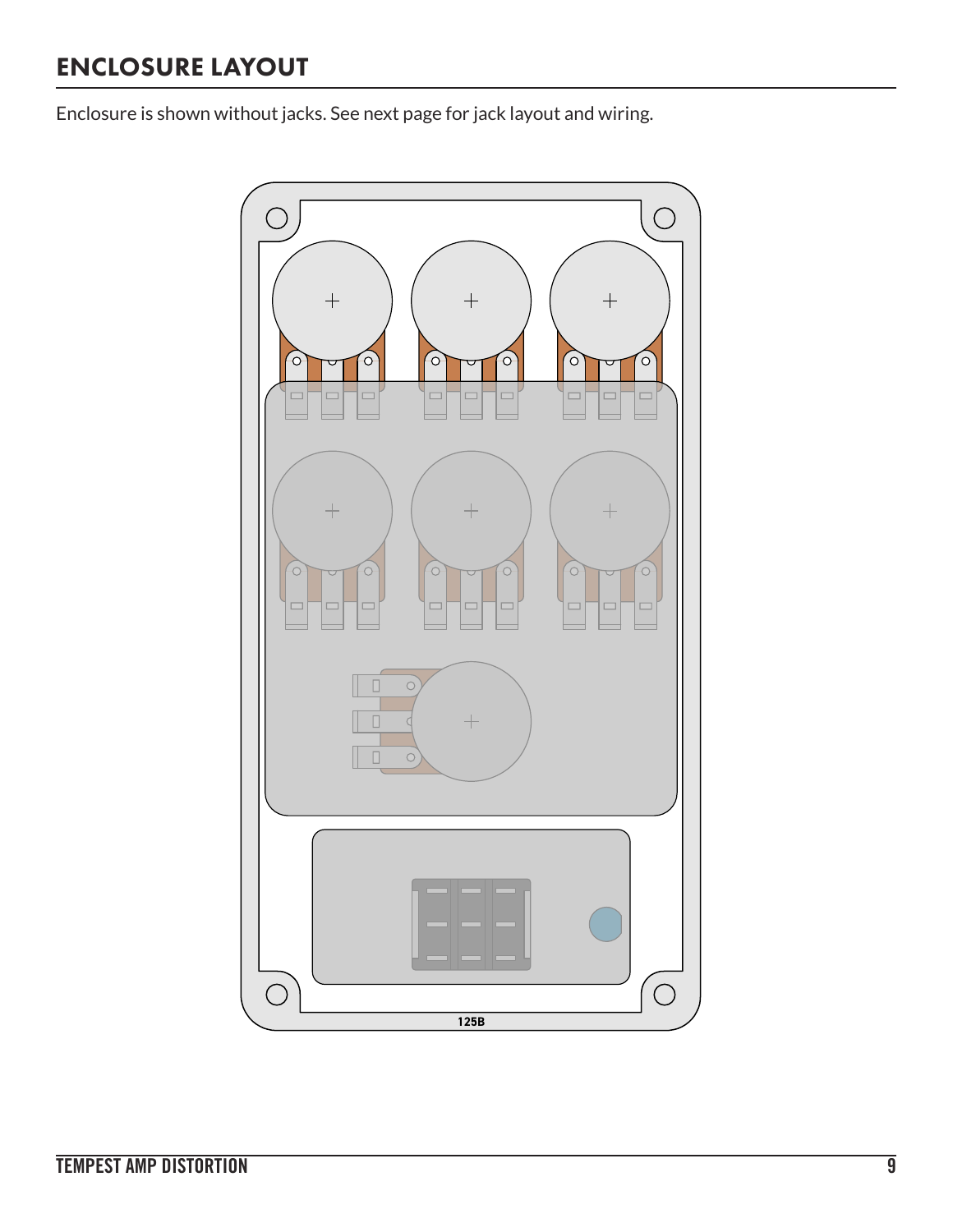